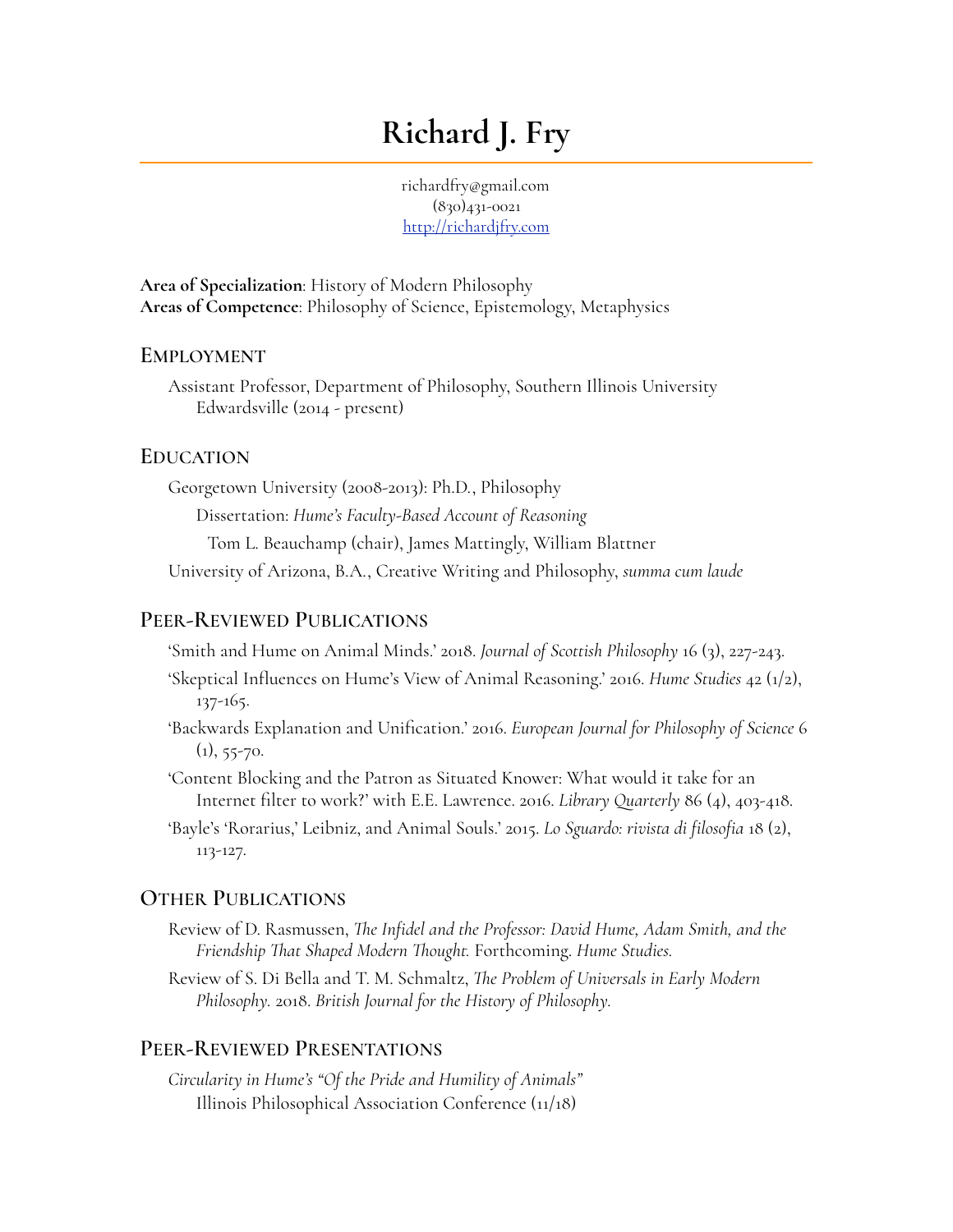| Smith and Hume on Animal Minds                                                                                                                                                               |
|----------------------------------------------------------------------------------------------------------------------------------------------------------------------------------------------|
| Center for the Study of Scottish Philosophy Conference $\left( \frac{03}{18} \right)$                                                                                                        |
| Naturalistic Explanation as Epistemological Firebreak for Hume and Boyle<br>(with James Mattingly)                                                                                           |
| Center for the Study of Scottish Philosophy Conference (03/17)<br>HOPOS 2016, the 11th International HOPOS Conference (06/16)                                                                |
| Montaigne and Hume on Animals<br>43rd Annual International Hume Society Conference (07/16)                                                                                                   |
| The 'Autism Objection' to Pretense Treatments of Mathematics<br>2016 American Philosophical Association Central Division Meeting (03/16)                                                     |
| Hume's Hermeneutic Fictionalism About Objects (and Selves)<br>42nd International Hume Conference ( $o_7$ /15)<br>Iowa Philosophical Association Conference (11/14)                           |
| Answers to Bayle on Animals: Leibniz and Hume<br>American Society for Eighteenth Century Studies (03/15)                                                                                     |
| Bomb-Building, Pornography and Good Intentions: What would it take for an Internet filter to<br>work? (with E.E. Lawrence)<br>Gender and Sexuality in Information Studies Colloquium (10/14) |
|                                                                                                                                                                                              |
| Locke's Account of Animal Reasoning<br>Dutch Seminar in Early Modern Philosophy (01/14)                                                                                                      |
| Do Hume's Animals Demonstrate?<br>For the symposium on the work of Julia Driver, Illinois Philosophical Association<br>conference $(11/13)$                                                  |
| Problems in Locke's Account of Animal Inference<br>Northwest Philosophy Conference (10/13)                                                                                                   |
| Alabama Philosophical Society meeting $(io/13)$<br>Hume's Naturalistic Mind<br>2nd Annual Oxford Brookes International Hume Conference: Why Hume Matters<br>(o <sub>5</sub> /13)             |
| Do Non-Human Animals Demonstrate?                                                                                                                                                            |
| Intermountain West Student Philosophy Conference (03/13)<br>Georgetown University Philosophy Conference (04/13)                                                                              |
| Hume's "Reasoning": Both Sensation and Not                                                                                                                                                   |
| New Jersey Regional Philosophy Association (11/12)                                                                                                                                           |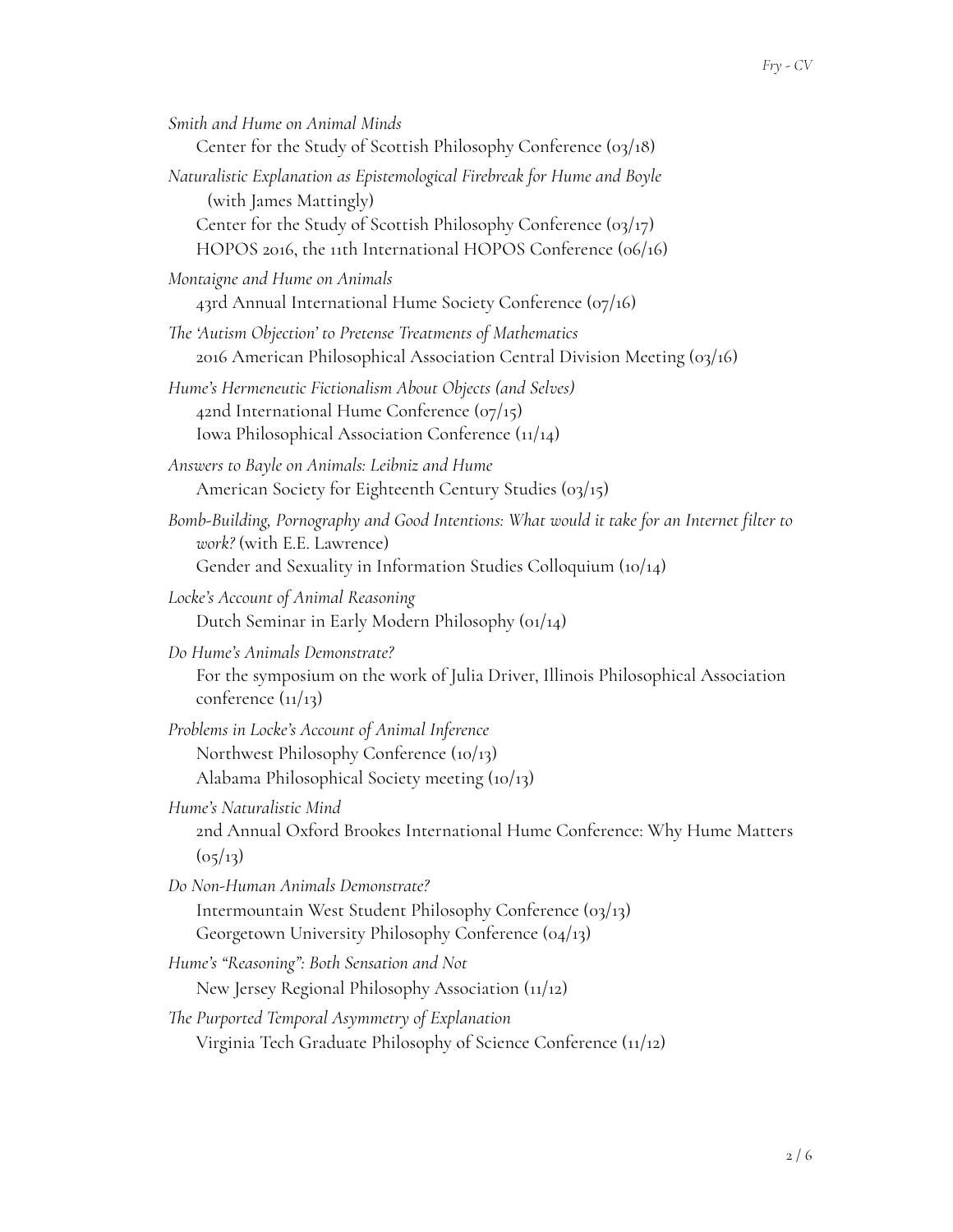- *Te Epistemic and Psychological Status of "Proof" in Hume* Central States Philosophical Association meeting (09/12) Pittsburgh Area Philosophy Colloquium (09/12)
- *Terminological Inexactitude in Hume on Human Reasoning* Wisconsin Philosophical Association meeting (04/12)
- *Hume's Argument Regarding Animal Reasoning* North Carolina Philosophical Society/South Carolina Society for Philosophy Joint Conference (02/12)

# **INVITED PRESENTATIONS**

- *Hume's Arguments in "Of the Pride and Humility of Animals"* California State University Bakersfield Philosophy/R.S. Colloquium Series (11/2018)
- *Adam Smith on Animal Minds* Southern Illinois University Edwardsville Department of Philosophy Colloquium Series  $(oz/17)$
- *Hume's "Reasoning": Both Sensation and Not* Georgetown Philosophy Writer's Workshop (10/12)
- *Purported Temporal Asymmetry of Explanation* Georgetown Philosophy Writer's Workshop (03/12)
- *Accusations*
	- Georgetown Philosophy Writer's Workshop, with Cassie Herbert (10/11)

## **COMMENTS**

*Comments on Hakkarainen and Ryan's 'Hume on Possible Duration without Possible Temporal Parts'*

44th Annual International Hume Society Conference (07/2017)

- *Comments for Courtney Morris regarding What's Necessary of Kant's Practical Reasoners* Intermountain West Student Philosophy Conference (03/13)
- *Comments for Patrick Epley regarding Te Cogito & Preconceptions* New Jersey Regional Philosophy Association (11/12)

## **AWARDS AND FELLOWSHIPS**

- 2018-9 Targeted Funding Initiative Grant Recipient *Internal competitive grant at SIUE* The SIUE College of Arts and Sciences granted over \$750 to fund the 2017 Early Modern—Saint Louis conference for 2019
- 2016-7 Targeted Funding Initiative Grant Recipient *Internal competitive grant at SIUE*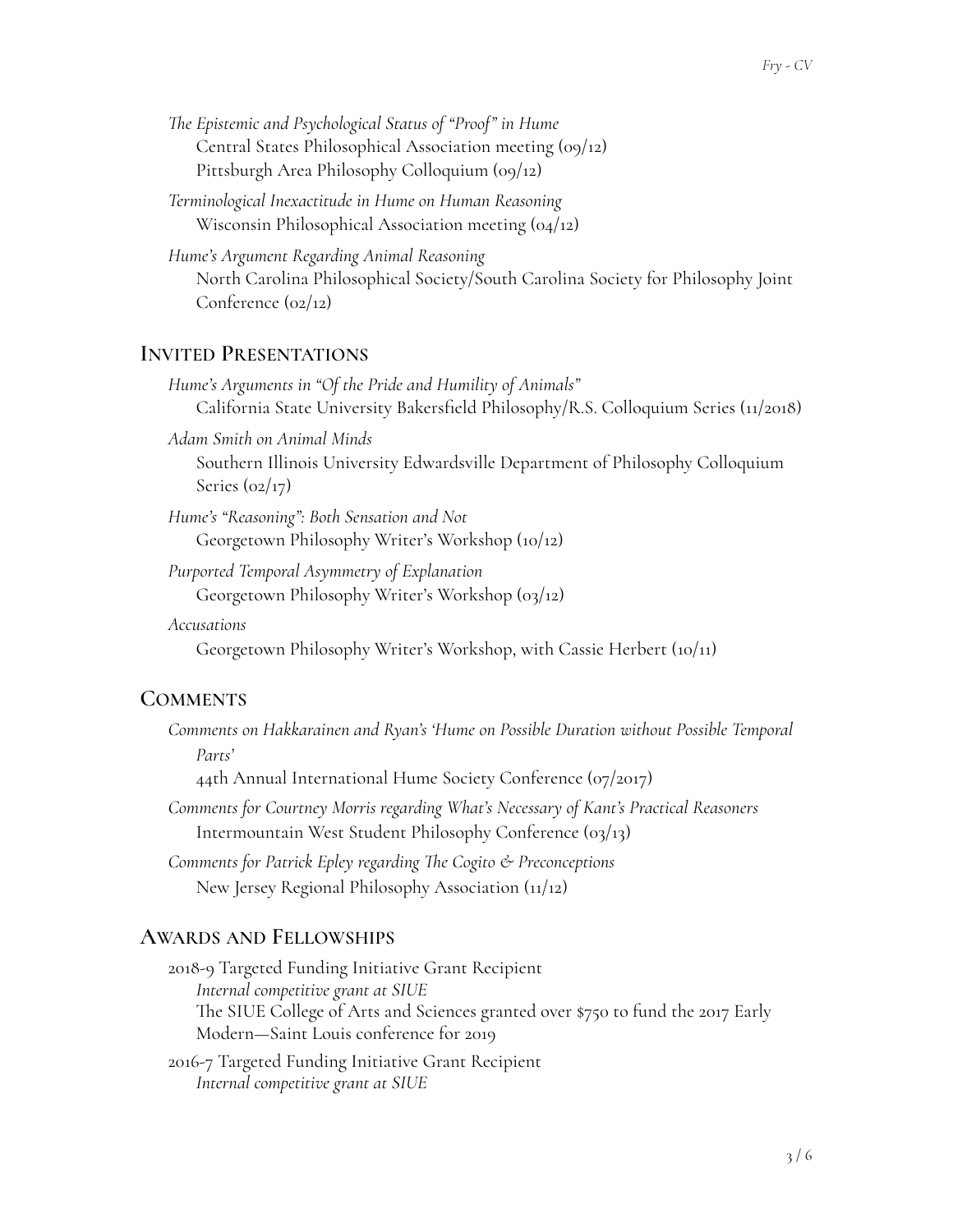The SIUE College of Arts and Sciences granted over \$750 to fund the 2017 Early Modern—Saint Louis conference for 2017 Graduate Fellowship, Georgetown University (2008-2013) Engelhard Fellow, Georgetown University (Fall 2010) Emil R. Riesen and Austin H. Riesen Undergraduate Prize for Outstanding

Achievements in Philosophy and Remarkable Overall Performance, University of Arizona Philosophy Department (2008)

*Phi Beta Kappa* Academic Honor Society (inducted 2004)

# **COURSES DESIGNED AND TAUGHT**

Southern Illinois University Edwardsville: *Introduction to Philosophy* (Fall '14, Fall '15, Fall '16, Spring '17, Fall '17, Spring '18, Fall '18, Spring '19) *18th Century Philosophy* (Spring '16, Spring '18) *17th Century Philosophy* (Spring '15, Spring '19) *Animal Cognition: Historical and Contemporary Views* (Spring '17) *Teories of Knowledge* (Fall '17) *Senior Paper Writing Seminar* (Fall '18, Spring '19) *(De)Constructing Difference: Race, Sex, Disability* (Fall '16, *with Alyson Spurgas*) *Reasoning and Argumentation* (Fall '14, Spring '15, Fall '15, Spring '16)

Georgetown University:

*Disputes in Early Modern Philosophy* (Spring '14) *Origins of Animal Rights* (Fall '13) *Sex, Science, Society* (Spring '13, *with Cassie Herbert*) *Enquiry: Science & Philosophy* (Fall '12) *Clear & Critical Tinking* (Summer '12, Summer '11) *Introduction to Logic* (Spring '12) *Substance Abuse: Monism/Dualism* (Fall '11)

# **SERVICE AND PROFESSIONAL ACTIVITIES**

*Organizer and Program Committee Chair*, Early Modern—Saint Louis Conference 2017, 2018, 2019 (2016-Present)

*Faculty Advisor, SIUE Undergraduate Philosophy Conference*, Southern Illinois University Edwardsville (2018-Present)

*College of Arts and Sciences Curriculum Committee*, Southern Illinois University Edwardsville (2016-Present)

*College of Arts and Sciences Strategic Plan Committee*, Southern Illinois University Edwardsville (2017-Present)

*Planning Committee*, Department of Philosophy, Southern Illinois University Edwardsville (2018-Present)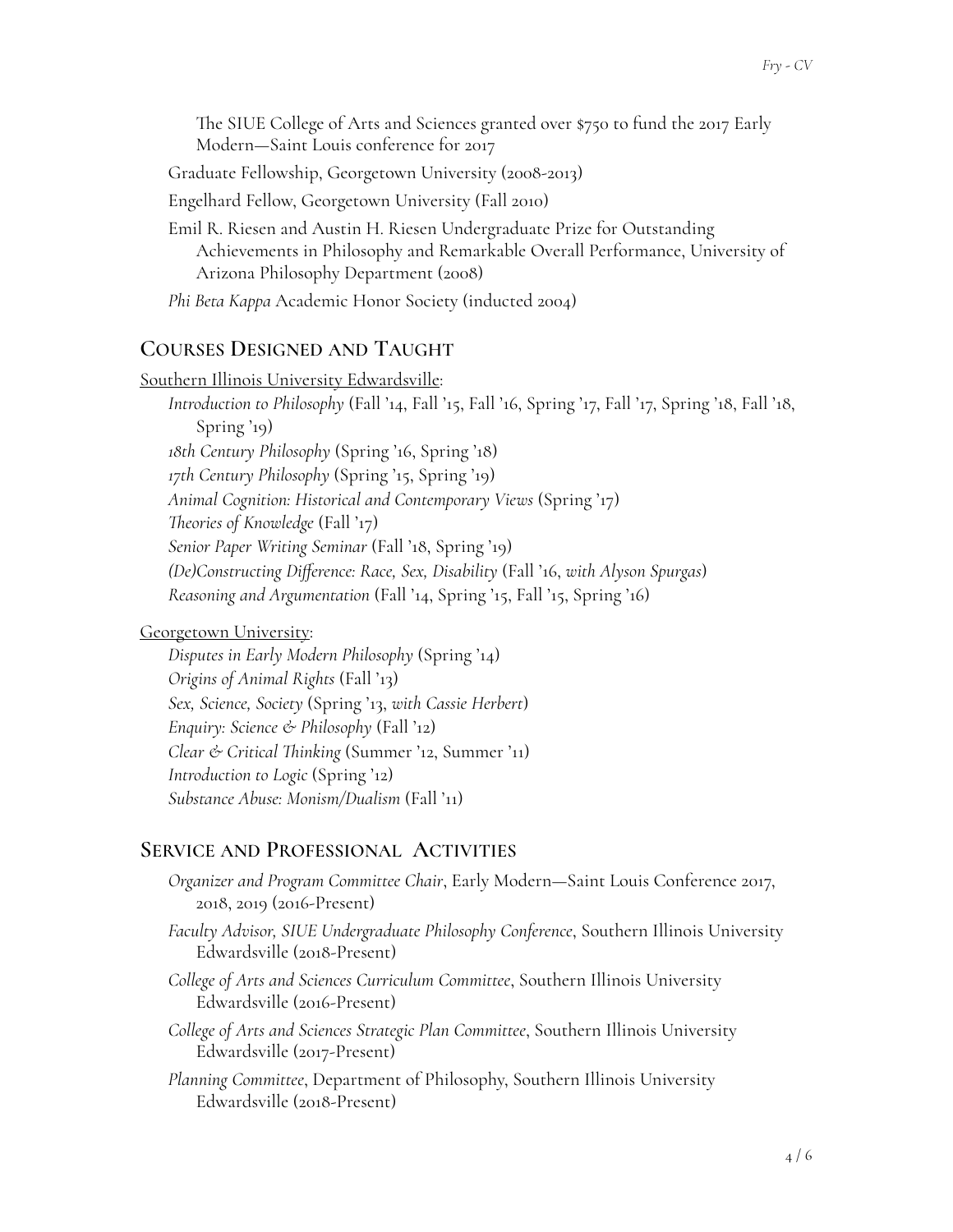- *Job Search Committee*, Department of Philosophy, Southern Illinois University Edwardsville (2017)
- *Annual Merit Review Committee*, Department of Philosophy, Southern Illinois University Edwardsville (2015-Present)
- *Colloquium Coordinator*, Department of Philosophy, Southern Illinois University Edwardsville (2014-2018)
- *Library Committee*, Department of Philosophy, Southern Illinois University Edwardsville, (2015-2018; chair, 2016-2017)
- *Explore C.A.S. Day Committee*, Department of Philosophy, Southern Illinois University Edwardsville (2016-2018)
- *Presenter, Sharing Critical Tinking Assessment Data and Ideas for Improving Students' Critical Tinking Skills* workshop (2016)
- *Graphic Design Coordinator*, Department of Philosophy, Southern Illinois University Edwardsville (2015-Present)
- *Program Review Committee for Curriculum and Instruction Elementary Education Program,* Southern Illinois University Edwardsville (2015-2016)
- *Reviewer*, *Polymath: An Interdisciplinary Arts and Sciences Journal* (2015-2018)
- *Reviewer*, 45th Annual International Hume Society Conference (2017)
- *Fritz Marti Committee*, Department of Philosophy, Southern Illinois University Edwardsville (2014-2015, 2018)
- *Student representative to the faculty*, Graduate Philosophy Student Organization (GPSO), Georgetown University (2009-2011)
- *Cofounder*, Georgetown Graduate Student Gender and Philosophy Group
- *Associate Editor*, *Eudaimonia*, Georgetown undergraduate philosophy journal, Georgetown University (2009-2010)
- *Organizing Committee*, Georgetown University Philosophy Conference (2012-2014)
- *Session Chair*, Eastern APA meetings, Boston (2010), Washington (2011)
- *Member*, Hume Society
- *Member*, American Philosophical Association
- *Member*, International Society for the History of Philosophy of Science
- *Member*, American Society for 18th Century Studies

#### **LANGUAGES**

German (speaking & reading competence) Japanese (intermediate)